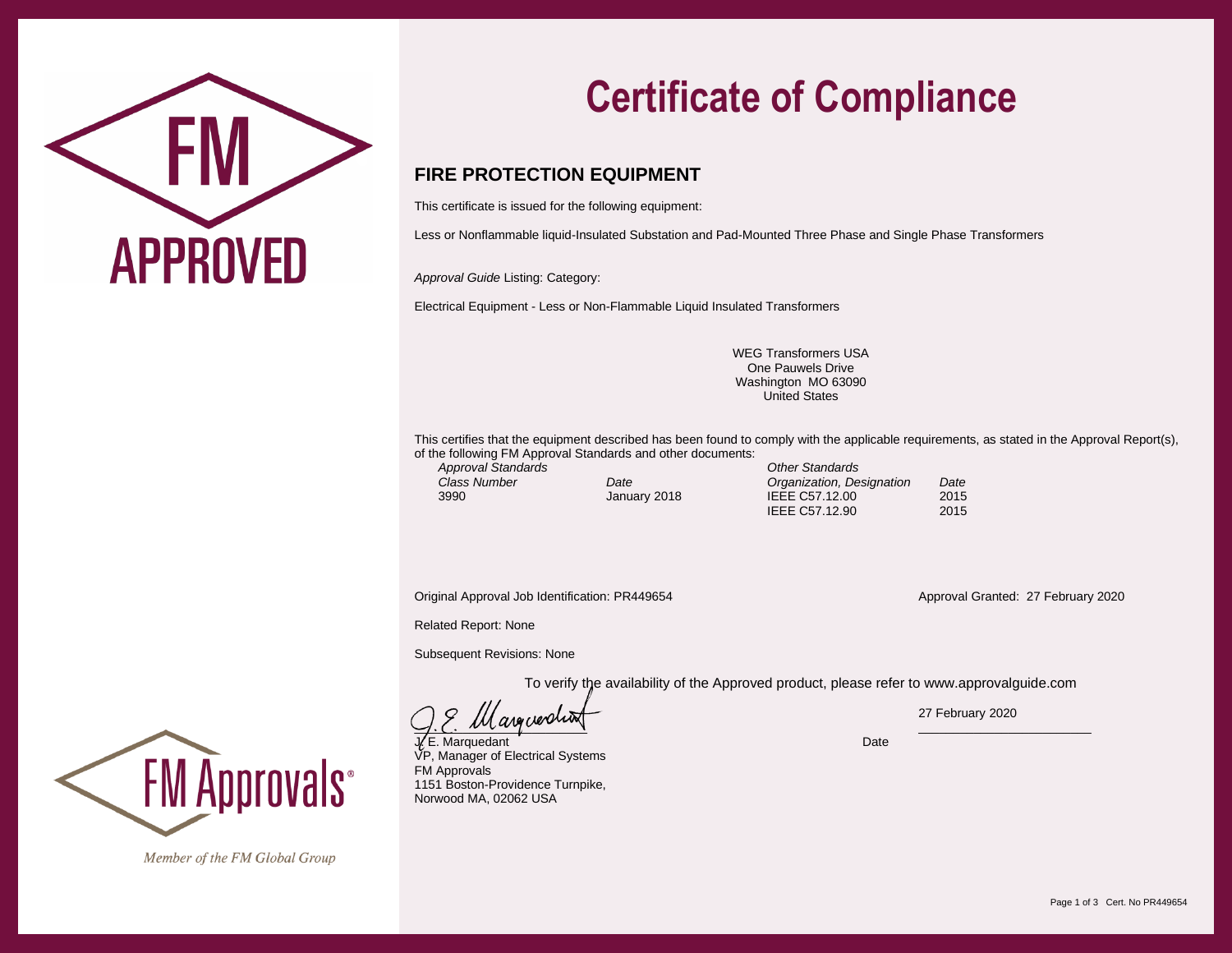



Member of the FM Global Group

## **Certificate of Compliance**

**Distribution Transformers, Oil Immersed (Envirotemp ® FR3 TM), 45kVA to 3000kVA, KNAN, System Voltages up to 34.5 kV**

| <b>SPECIFIED DATA</b>               | <b>UNITS/OTHER</b> | <b>DATA SHOWN PER UNIT</b><br><b>QUANTITY</b> |
|-------------------------------------|--------------------|-----------------------------------------------|
| Phase                               | Φ                  | 3                                             |
| Frequency                           | Hz                 | 60                                            |
| Location                            |                    | Indoor/Outdoor                                |
| <b>Parallel Operation</b>           |                    | Yes                                           |
| Type of Load                        |                    | Various                                       |
| Type of Supply (Utility, Generator) |                    | Utility                                       |
| Transformer Class / Design Standard |                    | Distribution, ANSI/IEEE C57.12.00             |
| <b>KVA Rating</b>                   | <b>KVA</b>         | 45 - 3000                                     |
| <b>Cooling Method</b>               |                    | <b>KNAN</b>                                   |
| <b>Cooling Fluid</b>                |                    | Envirotemp ® FR3 <sup>™</sup> less            |
|                                     |                    | flammable transformer fluid                   |
| Fans                                |                    | <b>No</b>                                     |
| <b>Vector Group</b>                 |                    | Dyn1, Dyn11, YNyn0, Yy0, Dd0,                 |
|                                     |                    | Yd1 or others                                 |
| <b>Primary Voltage</b>              | kV                 | Up to 34.5                                    |
| <b>Taps</b>                         | Yes                | 5, off load tap changer, 2.5% or              |
|                                     |                    | 5%                                            |
| Secondary Voltage                   | $\vee$             | Up to 690/398                                 |
| <b>Neutral</b>                      |                    | Solid/Floating Ground                         |
| <b>Primary Connection</b>           |                    | Delta/Wye                                     |
| <b>Secondary Connection</b>         |                    | Wye/Delta                                     |
| Secondary Accessible Neutral        |                    | Yes                                           |
| <b>Primary BIL Level</b>            | kV                 | 150 or below                                  |
| Secondary BIL Level                 | $\overline{kV}$    | 30 or below                                   |
| <b>Neutral BIL Level</b>            | kV                 | N/A                                           |
| <b>Temperature Rise Winding</b>     | $\rm ^{\circ}C$    | 65 °C (can vary by customer                   |
|                                     |                    | request)                                      |
| <b>Temperature Rise Insulation</b>  | $\rm ^{\circ}C$    | 65 °C (can vary by customer                   |
|                                     |                    | request)                                      |
| Cover                               |                    | Bolted or welded                              |
| <b>Cover thickness</b>              | in                 | 1/4                                           |
| Tank thickness walls                | gauge              | $\overline{7}$                                |